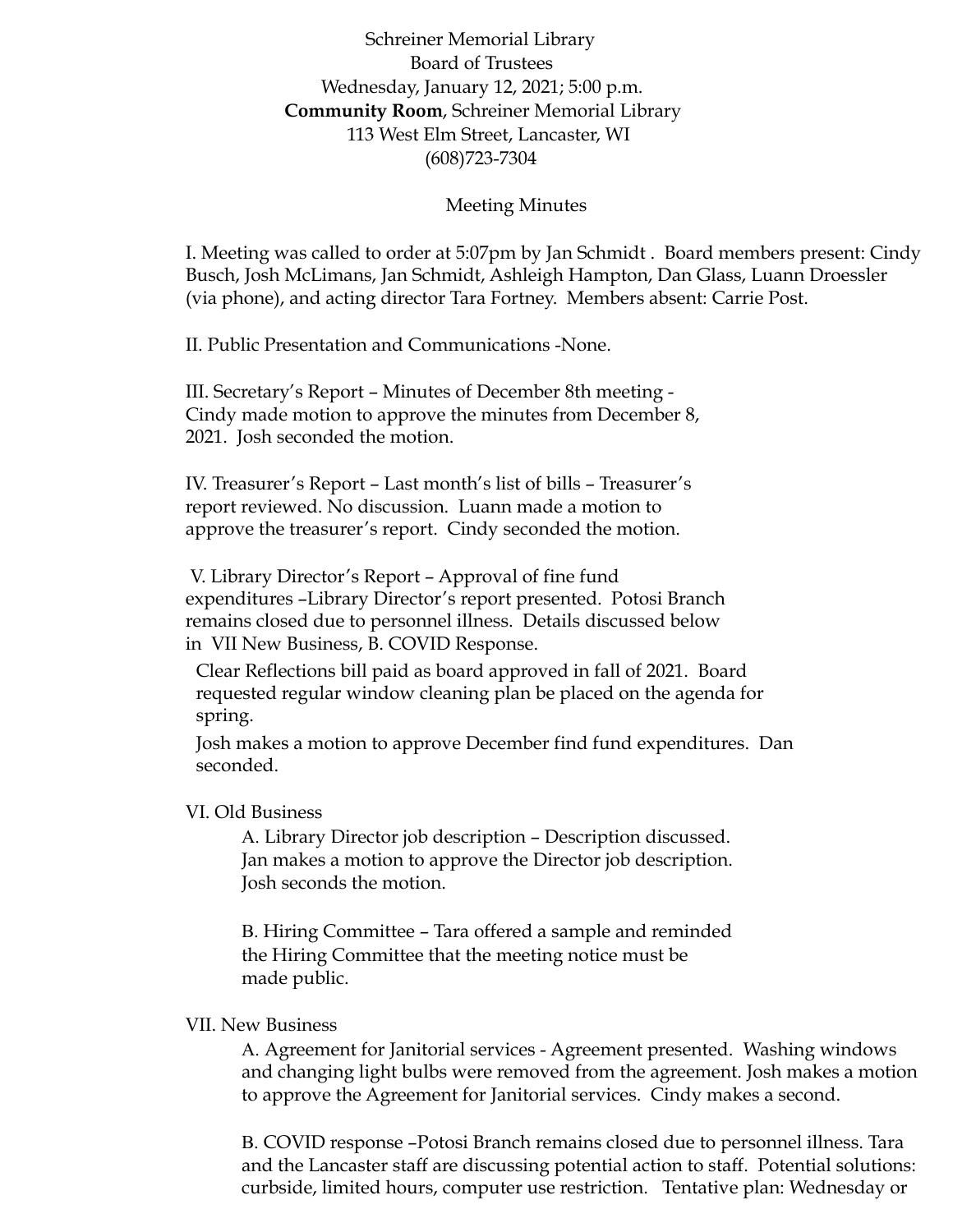Thursday curbside during normal operational hours. Will re-evaluate as implemented and personnel health updates are available.

C. Potosi invoice – Invoice presented. Decision to invoice Potosi in April 2022.

D. Trustee Essentials – Chapter 1 – information

No board questions. Tara will lead review of board policies each month.

E. Window washing – Plan to acquire bids of various scheduling lengths and subjects. Tara to acquire and present to the board.

F. Notice of 2022 meeting schedule - information

Schedule presented. The November date changed to November 9, 2022.

VIII. Trustee Comments

Interviewing for Library Assistant I begins the week of January 17th, 2022.

IX. Adjourn -Motion made to adjourn by Jan, seconded by Josh at 5:43pm.

Next meeting: February 9, 2022 at 5:00 PM

Meeting minutes submitted by acting secretary [Ashleigh Hampton](mailto:ashleighehampton@gmail.com) .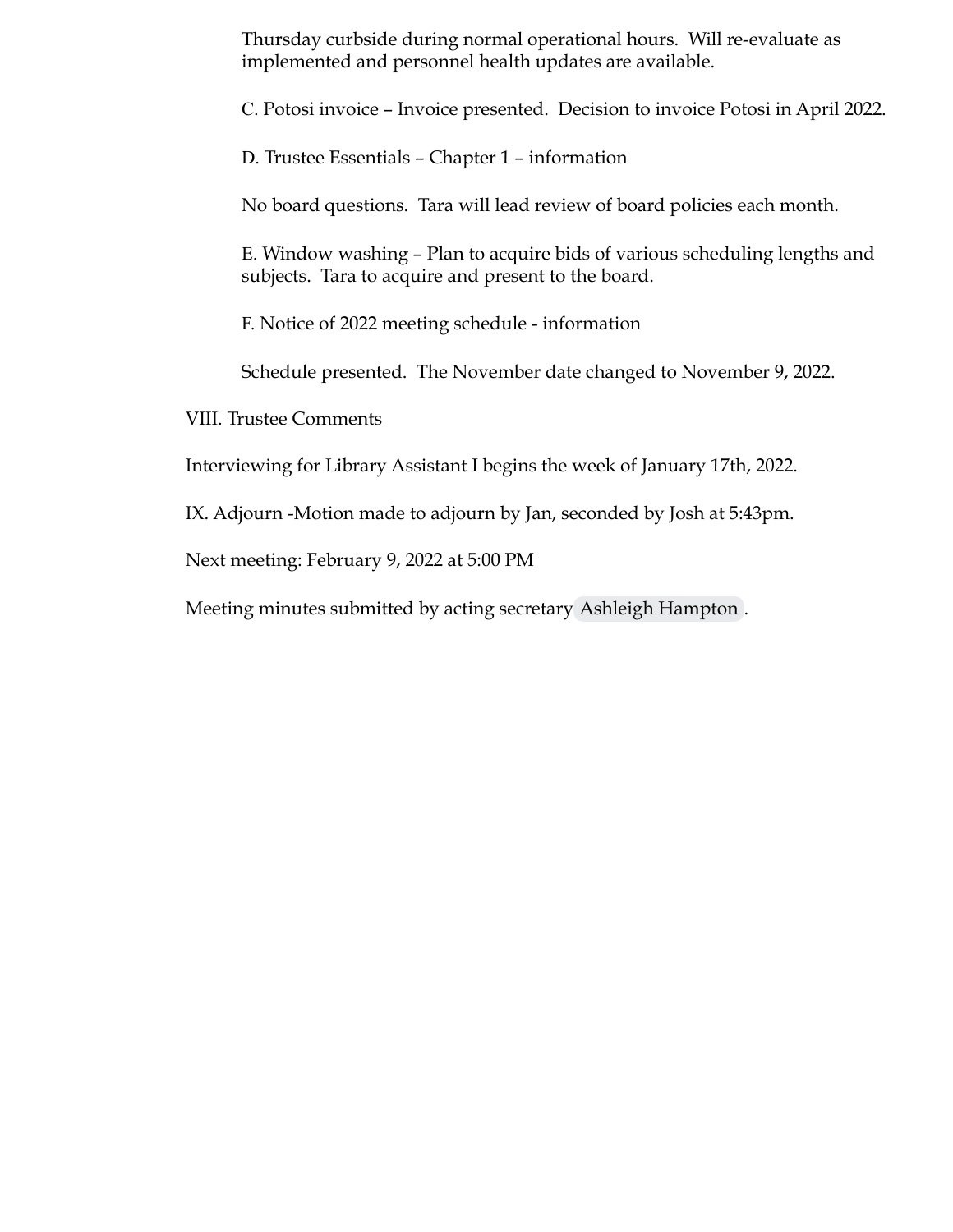Schreiner Memorial Library Board of Trustees Wednesday, February 9, 2022; 5:00 p.m. Schreiner Memorial Library 113 West Elm Street, Lancaster, WI

## Meeting Minutes

- I. Call to Order Josh called the meeting to order at 5:08pm. Board members present were [Ashleigh Hampton](mailto:ashleighehampton@gmail.com) , [Carrie Post](mailto:postc@lancastersd.k12.wi.us) , [Cindy Busch](mailto:lcbusch1@yahoo.com) , Josh McLimans Interim director Tara Fortney. Board members absent: Jan Schmidt, [Luann Droessler](mailto:jljk1423@gmail.com) , and Dan Glass.
- II. Secretary's Report Cindy made a motion to approve the minutes from January 12 . Ashleigh seconded the motion. Motion passed unanimously.
- III. Treasurer's Report –Last month's list of bills- Carrie made a motion to approve the treasurer's report. Ashleigh seconded the motion. Motion passed unanimously.
- IV. Library Director's Report –Josh mentioned Potosi local celebrity Dan Durley created a Facebook episode highlighting the Potosi library. Luann had also mentioned the Facebook episode and thought it was nicely done and highlighted the space and programming at the Potosi branch nicely. Tara shared the report in the board packet. Short discussion was help. Carrie made a motion for approval of fine fund expenditures. Cindy seconded the motion. Motion passed unanimously.
- V. Public Presentation and Communications- A thank-you letter was received from LaCrosse Tribune for Kerin's efforts to help research an historical project.
- VI. Old Business
	- A. COVID response Discussion ensued. Tara updated the board on early closings due to low staff numbers.
	- B. Hiring committee update-Discussion held. David Kranz from SWLS and Tara have posted the position on a variety of sites to find a possible candidate.
	- C. Window cleaning bids Ingersoll bids have not been received yet. Bids will hopefully be ready before our March meeting.
- VII. New Business
	- A. Annual report to the state Cindy made a motion to approve the annual report. Ashleigh seconded the motion. Motion passed unanimously.
	- B. Bulletin Board Policy review-Tara briefly discussed the policy which was included in the board packet. Carrie made a motion to approve the library's bulletin board policy. Josh seconded the motion. The motion passed unanimously.